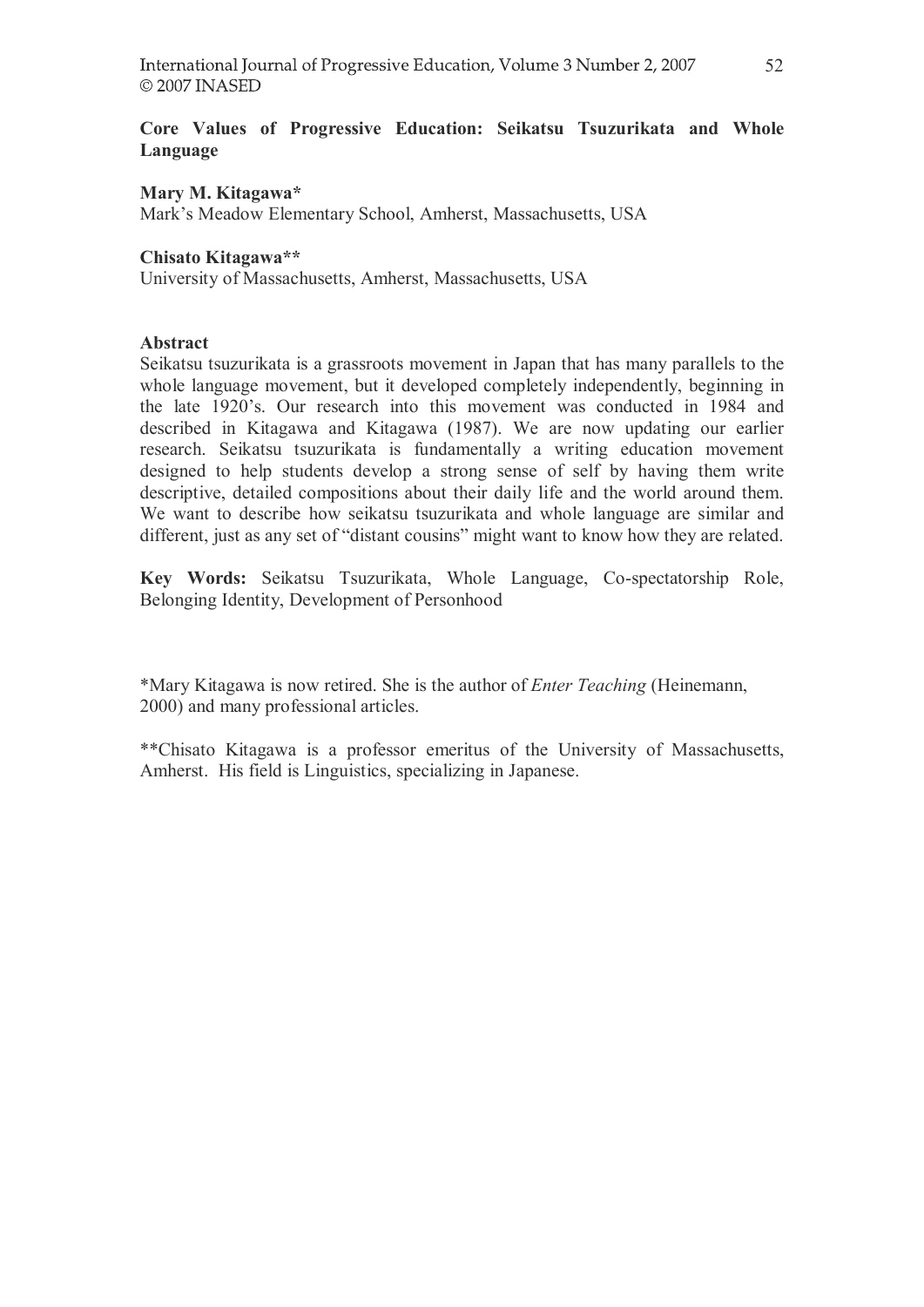### Core Values of Progressive Education: Seikatsu Tsuzurikata and Whole Language

In the 1980's, Mary was teaching fifth- and sixth- grade in a Tucson, Arizona school. The famous writing education researcher, Donald Graves, visited her classroom one day and joined a small group of students engaged in an authors' circle. He leaned forward in his chair with his elbows on his knees, his eyes focused intently on the boy who was reading his journal entry to the group.

"The cat rattled in the garage," Geraldo read.

"Wait a minute. I want to be sure I got that right. 'The cat rattled in the garage?'" Graves interrupted.

Mary thought about how shy Geraldo was and worried that he'd freeze, but he confidently explained how the cat must have knocked over some cans.

Although Graves had not heard of seikatsu tsuzurikata or its proponents in Japan, his words and posture represented an ideal in their philosophy. Seikatsu tsuzurikata teachers strive to read and respond to students' texts taking the same attitude: "I'm here to see what you saw, hear what you heard, feel what you felt."

Seikatsu tsuzurikata basically means 'writing that comes from one's personal experiences or observations.' The word "seikatsu" represents daily life and the word "tsuzurikata" comes from a rather old-fashioned word for making connections like sewing two items together, which may also mean composition writing. Seikatsu tsuzurikata teachers encourage journaling as a way to ground oneself in one's own reality. They begin by asking children to base their writing on "what occurred to me on a certain day, at a certain time" or to "Write so that we can hear and see exactly how it was." However mundane the topic, the teacher-reader's interest is guaranteed. What makes this movement remarkable is the degree to which teachers succeed in making of themselves the sort of trustworthy co-spectators that James Britton, et al (1975) have advocated. As Britton defined it, writing expressively allows the writer to take an onlooker stance, and in a "co-spectator role" the reader can read without any other purpose than to appreciate what has been expressed. Our use of the term is more simplistic than Britton's, but we are borrowing it because of the way teachers word their responses to sound like co-observers of what their students describe.

### Commonalities of Seikatsu Tsuzurikata and Whole Language

As unaware as Britton was of seikatsu tsuzurikata or seikatsu tsuzurikata teachers of his research, they have much in common. Furthermore, as unaware as the proponents of either seikatsu tsuzurikata or whole language have been of each other, they share some fundamental tenets. One that immediately stands out is that both start from what the student already knows. In the "process approach" to writing for which Graves is considered a major advocate, teachers recognize innate skills of selfexpression in beginning writers (Graves, 1983). Even before the child has learned many conventions of written expression, the teacher reads the text according to the child's purpose in writing it. She considers the text as communication, instead of judging it or seeking mistakes to correct. In fact the reception and support a whole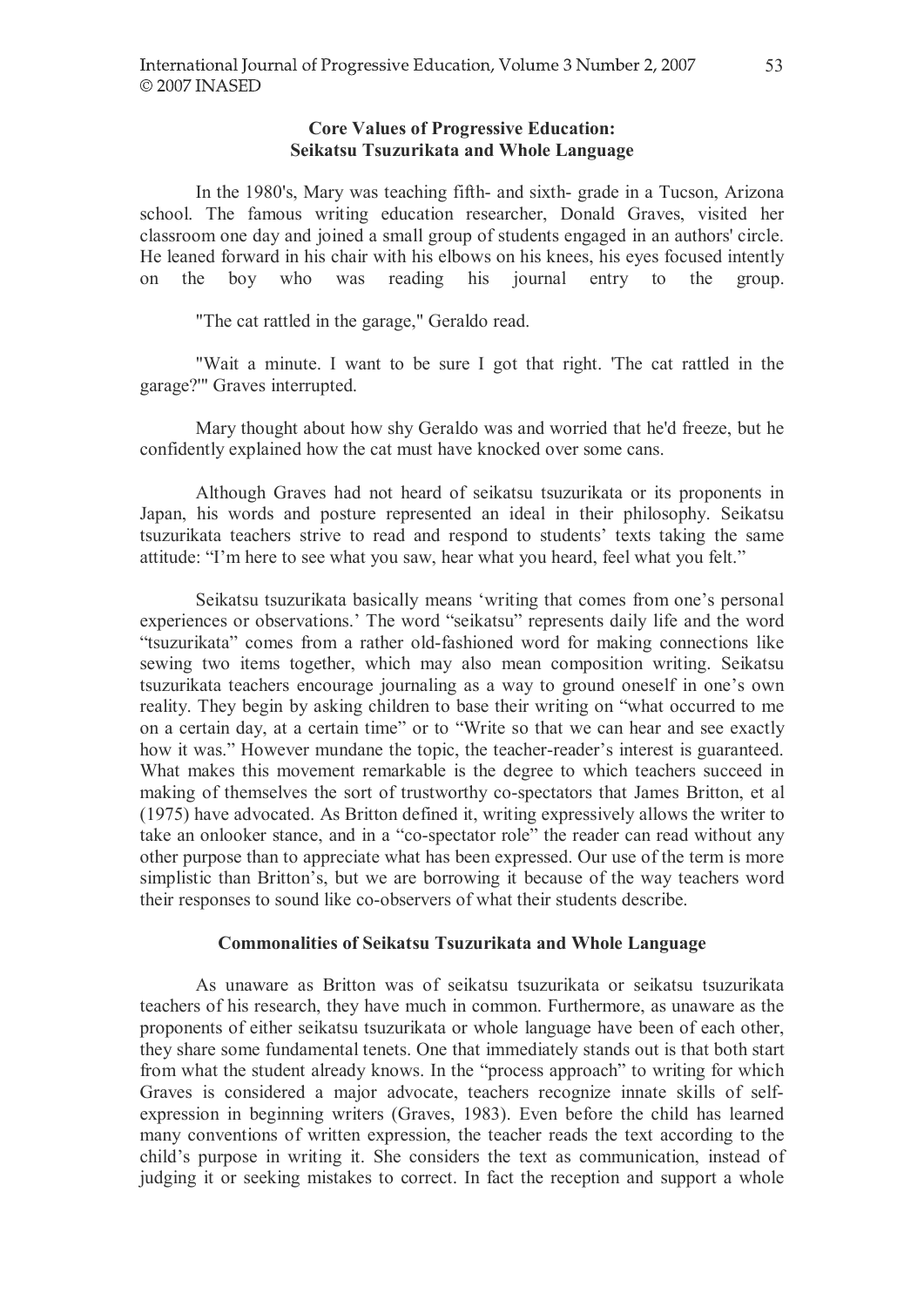language teacher provides is often compared to how parents support their toddler's acquisition of spoken language. Seikatsu tsuzurikata teachers talk about how to support the student's nama no koe, raw voice, meaning that the sort of language that is blurted out in natural situations represents the type of directness that they want to foster. While nurturing toddler speech and supporting direct expression are certainly not the same, it is significant that both whole language and seikatsu tsuzurikata look to language in the non-school world for guidance in teaching.

Whole language proponents often link their goals to authenticity, and seikatsu tsuzurikata advocates stress the need for individuals to be able to position themselves objectively in the real world. Other commonalities include grassroots foundations, teacher support systems, the use of qualitative data in development of theories, and the valuing of classroom learning communities with proactive teacher-student relationships. In this paper, as an extension of Kitagawa and Kitagawa (1987), we explore some current activities of seikatsu tsuzurikata teachers as a grassroots manifestation of progressive education that is uniquely embedded in Japanese culture. We will compare whole language and seikatsu tsuzurikata as "cousins" to learn which essential traits they share and how the experiences of each might inform the other in the twenty-first century.

#### **History**

In the late 1920's, during the Great Depression, teachers in rural Japan found themselves agonizing over mismatches in relevance between the national curriculum that they were required to teach and the desperate poverty of their students. Some of them attempted to ameliorate that disparity by encouraging students to write detailed descriptions about their daily lives. Students wrote about their hardscrabble farm life, describing their parents' toil in specific terms. For example, one student depicted his father's gnarled, soil-encrusted fingers as looking almost like the edible roots he was pulling from the ground. Another described the cracks in her mother's chilblained feet. A small boy's description of his grandmother's horrified reaction when he and friends playfully cut up earthworms contrasted with his textbook models of children's writing about esoteric experiences that poor, rural children never had. The goal of having the students write from personal experience rather than following those textbook models was to empower the students within the realities of their impoverished situations, not for the sake of writing education but for survival strength.

From that beginning, a grassroots movement began which broadened and spread as teachers discovered that all students benefited personally from expressing their own lives in writing. Teachers compared notes to learn how to nurture the journal entries by providing a supportive audience intensely concerned with the reality of the students' lives, whatever the circumstances.

After World War II, seikatsu tsuzurikata enjoyed a period of public recognition and popularity. There were even novels and movies about it. Some people ruefully speculated that children raised to think independently might have been just what Japan needed as an antidote in the lead-up to the war. Since that brief post-war period of public acknowledgement, however, the movement has quietly gone back to relative anonymity except among its zealous proponents. Some administrators and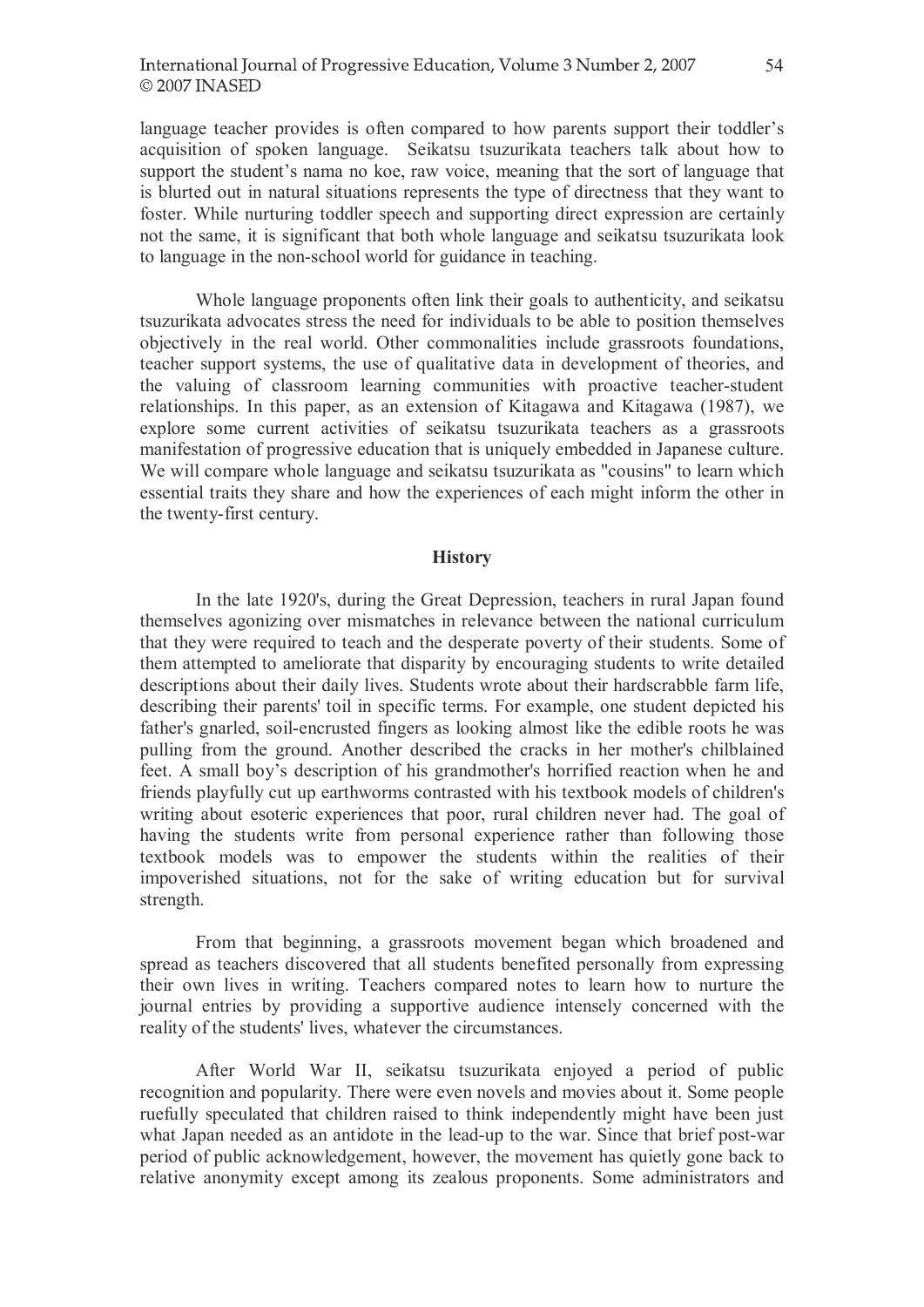school boards associate the movement with the progressive national teachers' union and disapprove of seikatsu tsuzurikata to the extent that teachers who work in those schools or districts must be circumspect about what they are doing. It has continued to the present in Japan as a small, teacher-to-teacher movement, rarely taught in teacher education courses and never countenanced by the Ministry of Education.

According to Shiro Murayama, a longtime chairman of the executive committee of seikatsu tsuzurikata's national organization, Nihon Sakubun no Kai, the Association of Writing Education in Japan, there are many people in Japan who know only of the movement as a way to help poor, rural children, so they erroneously assume that Japan's prosperity has rendered that type of teaching unnecessary. Teachers dedicated to this philosophy, however, see no less need for seikatsu tsuzurikata among today's young people than in the past (personal communication, January 2007).

One sign that politicians and progressive teachers may have differing perspectives is the emphasis apparent in education reform legislation passed in 2006, Kyoiku Kihon Ho, Fundamental Directive of Education. The reform language declares that one of the most critical goals of education is to provide the educated workforce the nation requires. This education reform is the first since 1947 when the constitution was revised under the direction of the post-war occupation of Japan. Among the details of the 2006 reform is a statement about the importance of promoting national pride and loyalty. One would see that as an innocuous goal except for the history of nationalistic extremism in Japan's past. While polls among the general public show moderate support for the educational reform, editorial opposition includes warnings that the effort to "teach patriotism" could lead to abuses of freedom of thought and expression. An effect of this reform will be to increase the authority of the central government and decrease regional or local control over educational decisions, including textbook approval. The fear among educators and others who are opposed to this reform law is that such restrictive control will increase, limiting the professional decision-making of teachers and the freedom of expression among both teachers and students. According to Murayama (1985), the time is ever more urgent today for the seikatsu tsuzurikata movement to persist in advocating education as the means by which individuals realize self-actualization.

#### Our Involvement

We, a linguistics professor and a whole language teacher from the United States, decided to investigate this philosophy in 1984, attracted first by the strength of voice in some writing samples we read. Our research then involved six months of classroom observations and discussions with proponents as well as attendance at study groups, conferences and two national conventions. That research revealed a kinship between the Japanese seikatsu tsuzurikata movement and whole language that transcends many situational differences described in this article. We are currently revisiting Japan in order to explore the parallels between the two philosophies at this point, their supporting organizations, and the leaders' visions for the future.

At the time of our research in 1984, no teacher that we met in Japan had heard of whole language and we were the first educators from abroad to attend the seikatsu tsuzurikata proponents' meetings or observe in their classrooms. Since then the whole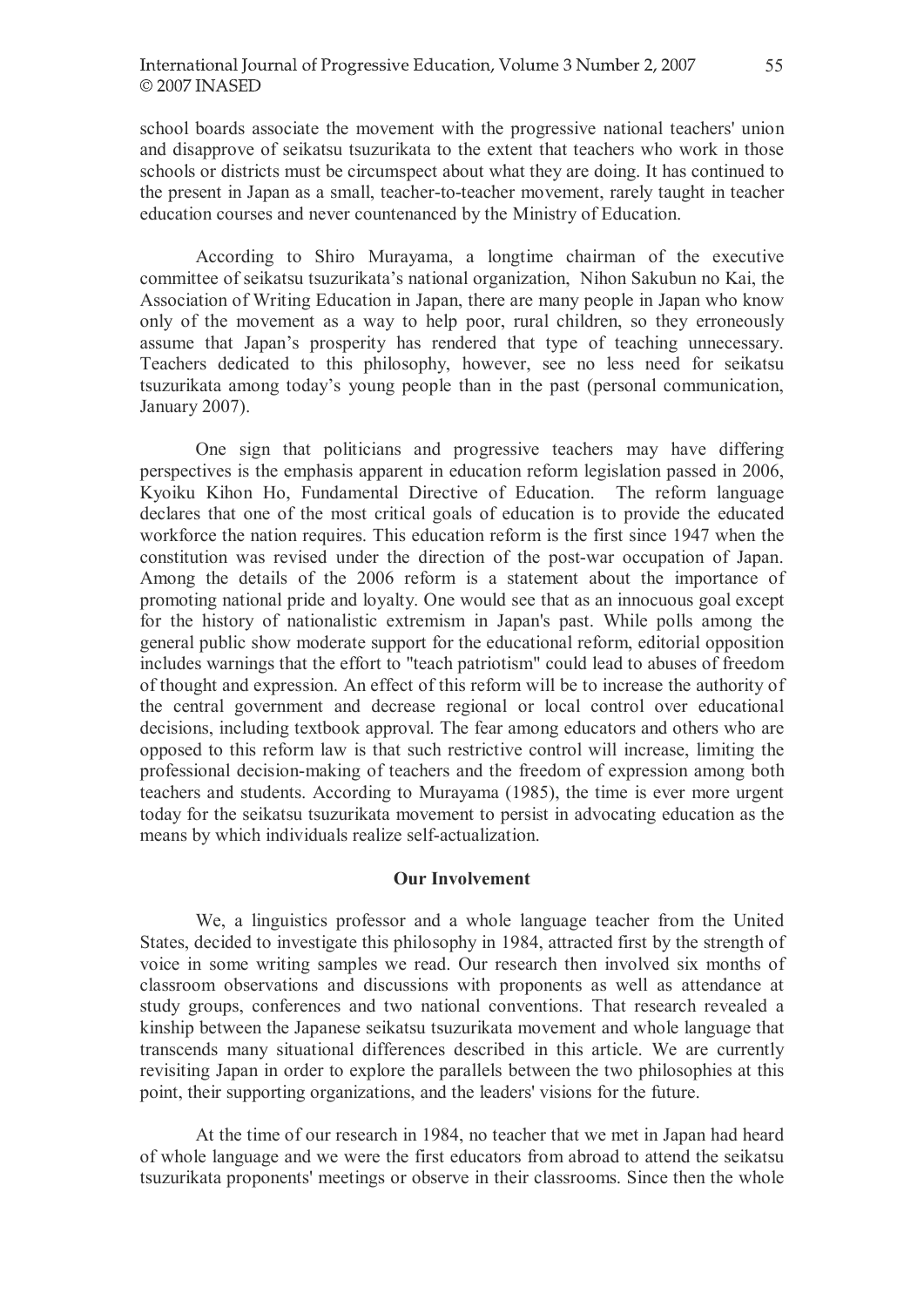language philosophy has become known in a few educational circles but not among most teachers or the general public in Japan.

One day in March, 1984, in a break during a seikatsu tsuzurikata leadership conference in Tokyo, Mary began chatting with a Japanese professor, Yogo Shima, whose research interest includes that movement. She described one of her students in Tucson, Arizona, a Native American sixth grader whose writing weighed heavily on her mind. The boy, Joaquin, wrote about his life in ways that were powerful to classmates and anyone else who knew the cultural background he incorporated into his texts. But, Mary told Shima, when she tried to help Joaquin adapt his writing for a wider audience by, for example, asking him to explain what he meant by "dancing with Paul at the funeral," he was completely unable to fathom an audience that would not know the Yaqui ceremonial life. His culture was his world and he could not bridge to an audience that did not share the culture. The dilemma Mary described to Shima was this: Should she primarily promote Joaquin's sense of self by having him continue to explore his own reality through writing without regard for distant audiences or should she focus on getting him ready for junior-high school and beyond where teachers were bound to insist on less expressive, more transactional writing (to use the terms of James Britton et al, 1975). At that point in the conversation, Shima seemed to accept Mary as a "seikatsu tsuzurikata compatriot," not because that philosophy offers an easy answer but precisely because seikatsu tsuzurikata proponents agonize over the same type of issue.

When he learned that she was a proponent of something called whole language, he became very interested in what philosophical similarities there may be between whole language and seikatsu tsuzurikata. We continued discussions with him in Japan, and later in the United States when he came to do some more research and observations, attending the first Whole Language Umbrella Conference in St. Louis in 1990 and bringing with him a number of seikatsu tsuzurikata teachers and another professor.

What makes two educational movements recognize each other as "cousins" - even though neither was aware of the other for so many years, and even though there are distinctions between them that might make them seem totally unrelated at times? Why did Mary feel she was in a TAWL (Teachers Applying Whole Language) meeting when she attended small support circles of seikatsu tsuzurikata teachers in Japan? How can looking at the similarities and differences help us recognize what might be the crux of what we, whole language practitioners or they, seikatsu tsuzurikata proponents, hold dear?

#### Seikatsu Tsuzurikata in the Classroom

Seikatsu tsuzurikata teachers believe that writing is a way for children to solidify their sense of self. When they read a child's text, they look for evidence of the student positioning himself objectively. They value writing based on looking straight at daily experiences, at the world around the child, and eventually, at world issues. Teachers ask even first graders to be explicit, but they recognize that whatever a child is motivated to write is that child's best topic. It may need to be noted here that a phonetic Japanese alphabet taught in kindergarten or first grade allows beginning writers to write almost anything they can speak. When teachers exhort first graders to,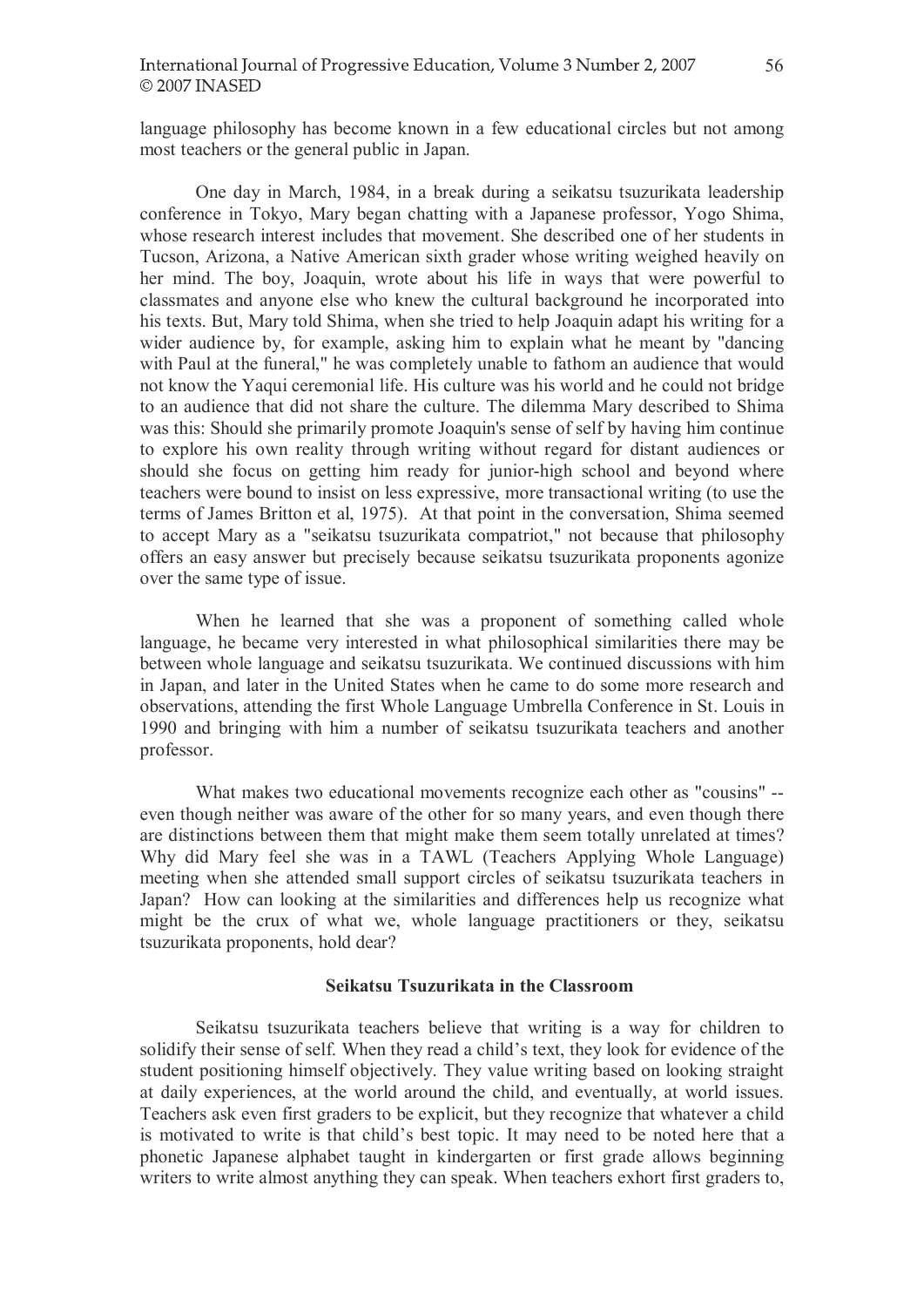"Try to report what remains strongly in your mind," the children can transfer a lot of details into text.

Once the children have written and turned in their journals, the teachers give themselves the sort of challenge Graves would appreciate: to read so as to, "get it right." They try to attain the perspective of the writer and respond accordingly. One strategy for gleaning just what a particular text may mean to its writer is to picture the child's posture or activity while writing, perhaps with her head bent over the paper or struggling to find the right word or scribbling quickly without stopping to reread; a handwritten text often hints at how its writer produced it. Teachers recognize that writing can be a lonely process, so they support the writer with carefully chosen responses written along the margin or at the end, or both. Those responses should be more like "supporting a soliloquy" than participating in a dialogue. Linguists refer to something similar in conversation as "back-channeling." Teachers in the West might think of this as a good way to develop "voice" in our student writers, but in seikatsu tsuzurikata circles teachers talk more about how it helps children become grounded as individuals.

The margin-written responses are called akapen, red pen, but the word has none of the sense of judgment it has in other places. Teachers often use present progressive tense to give an over-the-shoulder tone to their response. "Ah, here you are recalling just how amazed you were to see the layers inside the onion.<sup>"</sup> Or, they join the writer as if they too were experiencing what is being described. "Isn't it hard to be short and unable to see the parade!" "Oh, until you wrote this, I couldn't imagine that odd sound." We can assume that whole language teachers say similar things in writing conferences or authors' circles, and some whole language teachers engage students in dialogue journals with the same sort of support. The only difference here in Japan is the extent to which seikatsu tsuzurikata teachers all devote themselves to their role as responders.

Over time, the relationship between student and teacher transcends even the inevitable impersonality of large classes in Japan. Young students often begin with "Sensei, ano ne" which is something like, "Hey, Teacher, guess what?" It reflects the way that regular journaling along with personalized responses show children that the teacher is genuinely interested in whatever they are motivated to write. And, by writing on a regular basis, children start seeing their daily lives as sets of potential topics. That happens to make for proficient writing, but, from the seikatsu teachers' perspectives, the most important result is that it brings the students' world into school with personal benefits that go beyond literacy.

Visit some seikatsu tsuzurikata classrooms and you might see a classroom journal being passed around for a different middle-school or high-school student to write in as homework and other students to read and write responses later that week. Or you might see a group of students discussing a journal entry duplicated and shared, with the author's permission, while that author sits and listens in without commenting until the end. There are many variations, but they all seem to begin with independent expression or opinion followed by the teacher's, or the teacher's and the classmates', appreciation of that unique perspective.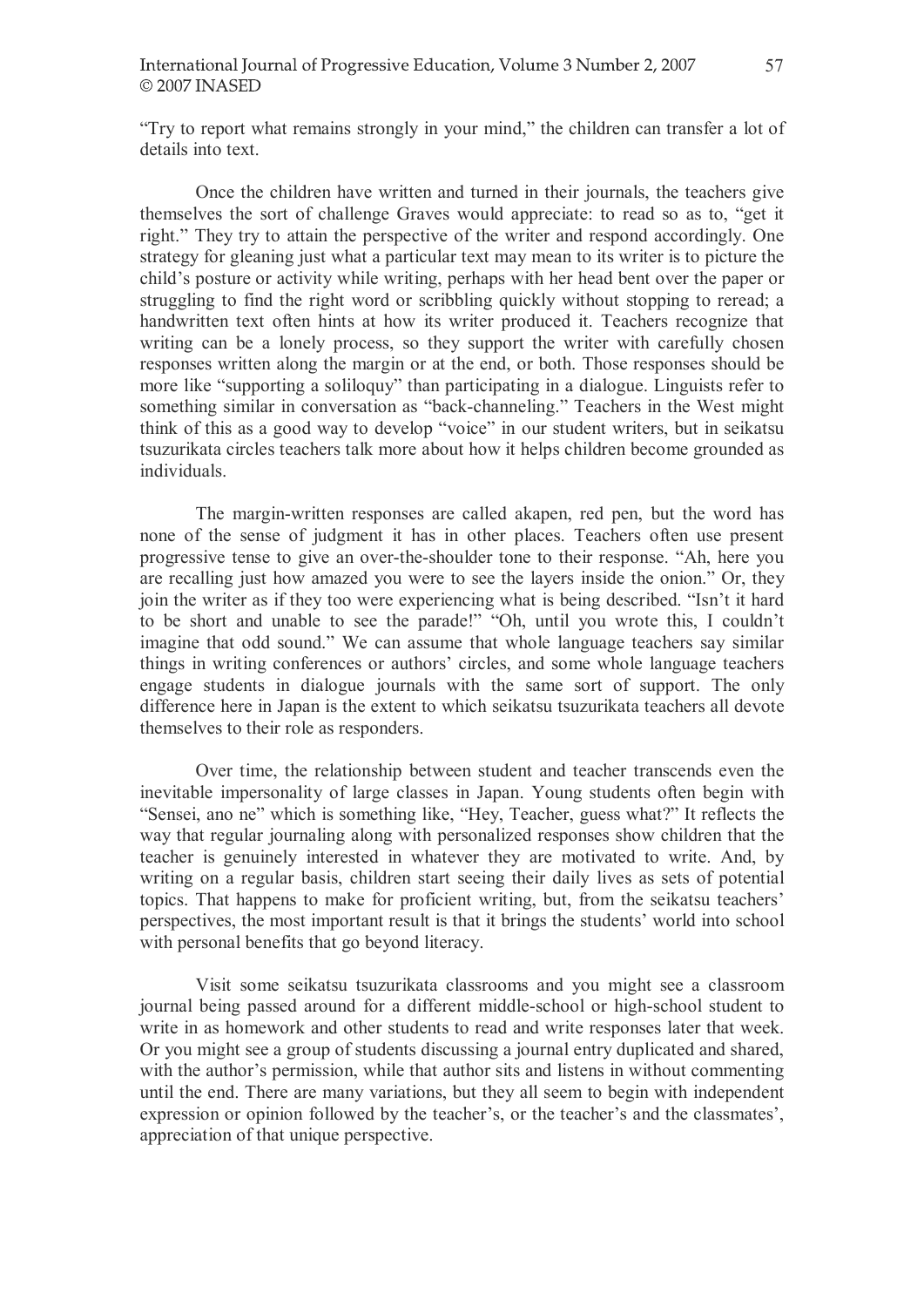Seikatsu tsuzurikata teachers are educators whose theories come from direct work with actual students in classroom settings. Like whole language teachers, the professional articles they write for publication and the presentations they make to each other in both informal and formal conferences are never about hypothetical students or abstract theories. Organizationally, almost all of the leadership comes from current or former teachers. And, without calling their classroom observations "kidwatching," as whole language teachers are prone to do, what teachers discuss in their evening and weekend study groups is the same sort of qualitative data that whole language teachers share in their meetings.

At their meetings and conventions you see teachers comparing student-written journal entries and teacher-written responses. They bring copies of their class anthologies to trade and they discuss how they decided which entries to include. A large part of the agenda, whenever they gather, is consideration of how to read and respond so as to preserve in the child the natural voice. A teacher's presentation might be to share many of one child's journal entries along with the context of that child's life or relationship with peers. Another session might be based on the class dynamics occurring when middle-school students explore their views on sociological topics, such as violence or war, through compositions they write and share. These activities are not the total of seikatsu tsuzurikata, but they mark the essence of the movement, we believe.

## A Common Ancestor?

The subtle but vital differences in the teacher-student relationships that seikatsu tsuzurikata and whole language movements both advocate, and the norms of education promoted by the Ministry of Education in Japan and the No Child Left Behind mentality of the United States Department of Education, can be seen as the difference between education designed to provide the learner with tools to expand the self, and education designed to enable or certify an outsider's entrance into an inner circle. In the latter, typically accomplished by traditional, usually transmission, models of teaching, the "filling of the empty vessel" approach is appropriate. It is assumed that students taught that way supply the country or economy with the type of citizens it needs. In addition, such education is a process by which society is stratified, a means of sorting students appropriately to fill all the roles of an economic or sociocultural entity. Standardized testing is deemed the appropriate means of accountability, because it accomplishes the goals of certification and stratification. Education to supply the type of citizens needed by the nation of Japan was clearly the goal of the Ministry of Education before World War II, but the seikatsu tsuzurikata philosophy was antithetical to the extreme nationalism that developed in pre-war Japan. In fact, during the war teachers who continued to espouse seikatsu tsuzurikata were criticized. Of these, 135 were imprisoned; at least ten teachers died as a result of the harsh imprisonment (Namekawa, 1983; Kokubun, 1984).

In contrast to education seen primarily as a means to inculcate national values or to generate a country's workforce, whole language and seikatsu tsuzurikata have goals of nurturing each learner for the sake of that individual. We often use the term "authentic" and contrast it with "artificial" because we see learning as a natural phenomenon. Whole language teachers like to talk about developing children into "lifelong learners." Seikatsu tsuzurikata teachers have many ways to express their goals, but all of them might be summed up in a phrase we heard from Yukihiro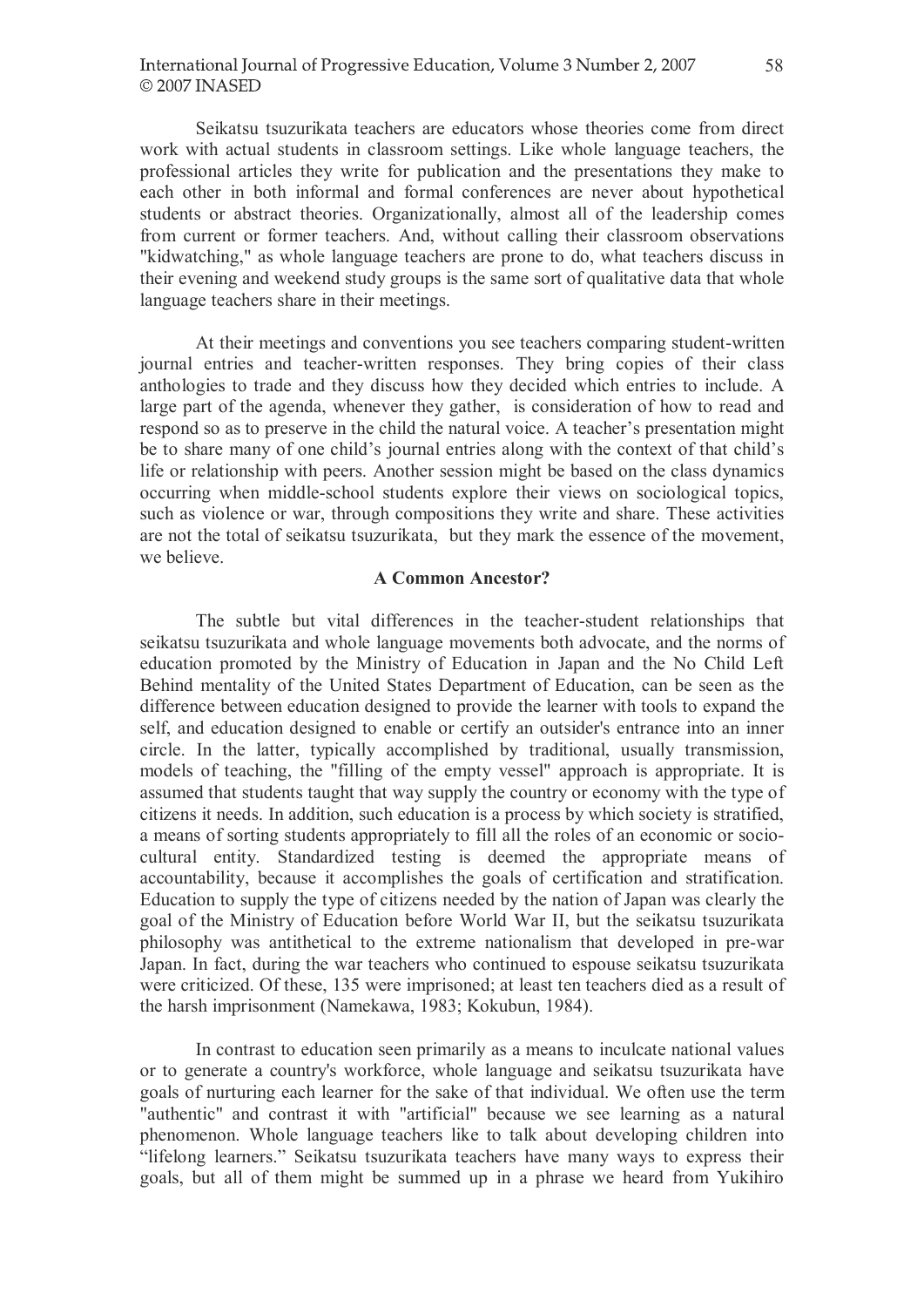Kawaguchi, a professor whose research and teaching centers upon seikatsu tsuzurikata. He described the goal as helping each student "become the author of his own life" (personal communication, January 2007). Learning to think independently, to question what is presented by others as reality, and to express a perspective that may not be shared by the group; these are valued in progressive education philosophies. Thus, the zeal which whole language and seikatsu tsuzurikata teachers share is the same passion that fuels human rights campaigns, and for the same reasons.

#### Culturally Bound Manifestations

Community building is a common goal among teachers worldwide, and in Japanese elementary schools an observer might wonder if it were not a greater priority than literacy, for all the efforts most teachers put into making their students appreciate teamwork and friendship bonds. But what marks seikatsu tsuzurikata teachers is their linking of that objective with writing and the way they use writing to help children learn to be an individual while still being a member of the group.

The national curricula of Japan today are usually considered pedagogically sound and the system is seen as a model of equality, especially at the compulsory levels through ninth grade. However, the overall system in Japan is geared toward what Adam Curle calls "belonging identity" and "competitive materialism." Japanese schooling seems less successful in general at education for personal enrichment than at education as "the commodity which enables him to buy into the system" (Curle, 1973, p.28). It is beyond the scope of this article to explain Japanese society enough for non-Japanese to understand the extent of group-centeredness fostered in children from the time they are toddlers. We present here a too-simplistic way to explain the difference: American teachers stress community building in order to get their individualistic children to feel responsibility to the class community, but Japanese teachers, embedded in the powerful tradition of the "wa," peaceful and mutually respectful community, ideal, actually find it easy to get their group-oriented students to work as a unit. So, in seikatsu tsuzurikata, what community building means is learning to retain independence in the face of group identity, or how group membership can include appreciating those who deviate from the norm. Obviously, community building contains those threads in both countries, but societal tendencies make for different challenges.

The term used for sessions of listening to each others' writing is "kansho," appreciation, and the format is geared toward discerning the perspective of another person. There is a word in Japanese, "yomitori," that can be translated to "read in order to perceive the writer's intention." That kind of reading goes beyond seeing the text as an abstract entity, and it is this "yomitori" that children are encouraged to do in appreciation sessions. We think that it is a small but significant difference to read a text primarily to perceive the writer's purpose and point of view rather than to judge the plausibility of the text.

There is something about literature study discussions in the whole language model that reminds us of the appreciation sessions in seikatsu tsuzurikata classrooms. Book clubs allow students to express and compare their understanding without concern for any orthodox response that a teacher might provide in traditional literature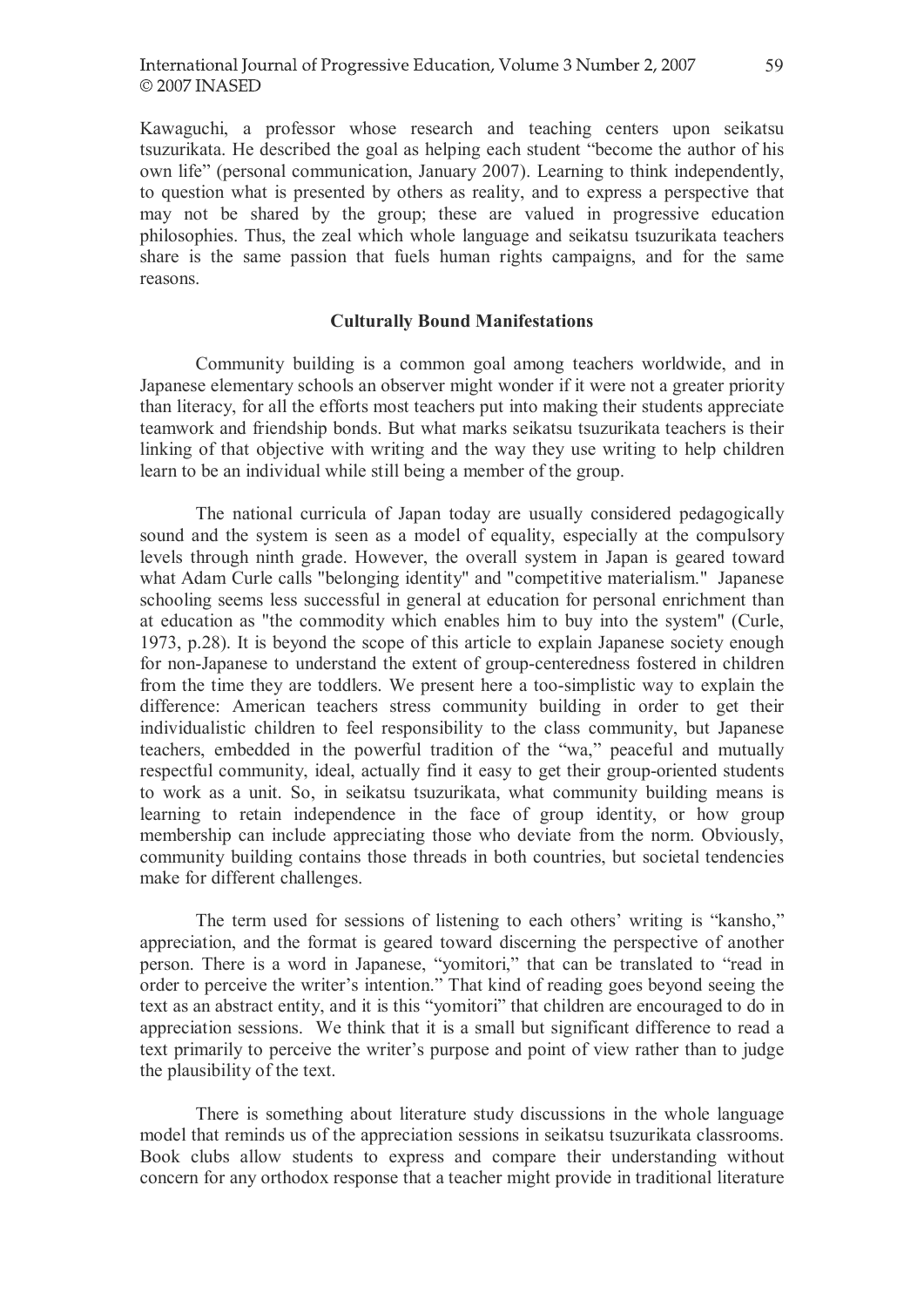classes. Here too students need not agree with classmates in literature circle discussions as much as they need to acknowledge each other's views. There is an assumption that any reader is expected to have unique interpretations because of the particularity of background he brings to the reading experience. Any book club member who presents a sincere interpretation of a novel must be taken seriously by the others. Whole language teachers who engage their students in such literary activities are providing the same sort of democratic formats that seikatsu tsuzurikata teachers provide to help their students appreciate each others' writing.

An appreciation session we observed in 1984 illustrated to us the community building that must have preceded it. Fifth graders listened to a classmate read a detailed description of life on her family's dairy farm. Then this girl proceeded to listen quietly as each student related what he or she had thought while listening to her. Their contributions were detailed and personal. One boy ruefully admitted that, when she began to read, he thought, "Oh, no, there she goes, writing about cows again." Someone else commented, "I realized that you cannot take a day off when you have cows to milk." And so it went with every child contributing a highly specific question or comment. They all seemed to have listened with the same "I want to get it right" respect that Graves demonstrated in Mary's classroom. It can be assumed that they were reflecting the sort of reactions their teacher had always penned into the margins of their own writing. What was striking was that their commentary focused more on the girl's life experiences than on the quality of her description.

Incidentally, the teacher of those fifth graders, Noriko Niwa, was one of the seikatsu tsuzurikata teachers in her area of Japan who were known to contend that honest writing could not be forced. They would invite students to write in journals but would not mandate it. Some students resisted for a long time, but almost all eventually wrote. Another well known seikatsu tsuzurikata teacher in Tokyo, Goro Kamemura, only required that the journal be turned in on time; a blank page for the day's entry in the journal was not a problem as long as the student passed it in along with everyone else. In this way, he not only avoided calling attention to the ones who did or did not write, but he had a chance to write back to the student. He would find something to comment on. He said that, sooner or later, even the most stubborn non-writers would probably be unable to resist writing in their journals, but even if they were too thickskinned and never wrote at all, he wanted to write to them in any case (1979, pp.117- 23).

The quality of effective seikatsu tsuzurikata teaching that we consider to be mirrored in whole language education may be the determined search for personal growth on its own behalf that educators, whose dedication begins with the student, share the world over. As a grassroots movement, it is rooted in the culture of its locality. As a manifestation of progressive education, it is reflective of ideals that are universal. Listening in on teacher-to-teacher talk highlights both the local and the global dimensions of the philosophy.

#### Meeting with Fukushima Teachers

An informal meeting of public school teachers in Fukushima Prefecture, a northeastern region of Japan, on January 20, 2007 provided us the opportunity to hear what teachers now talk about when they meet as a support group. As a grassroots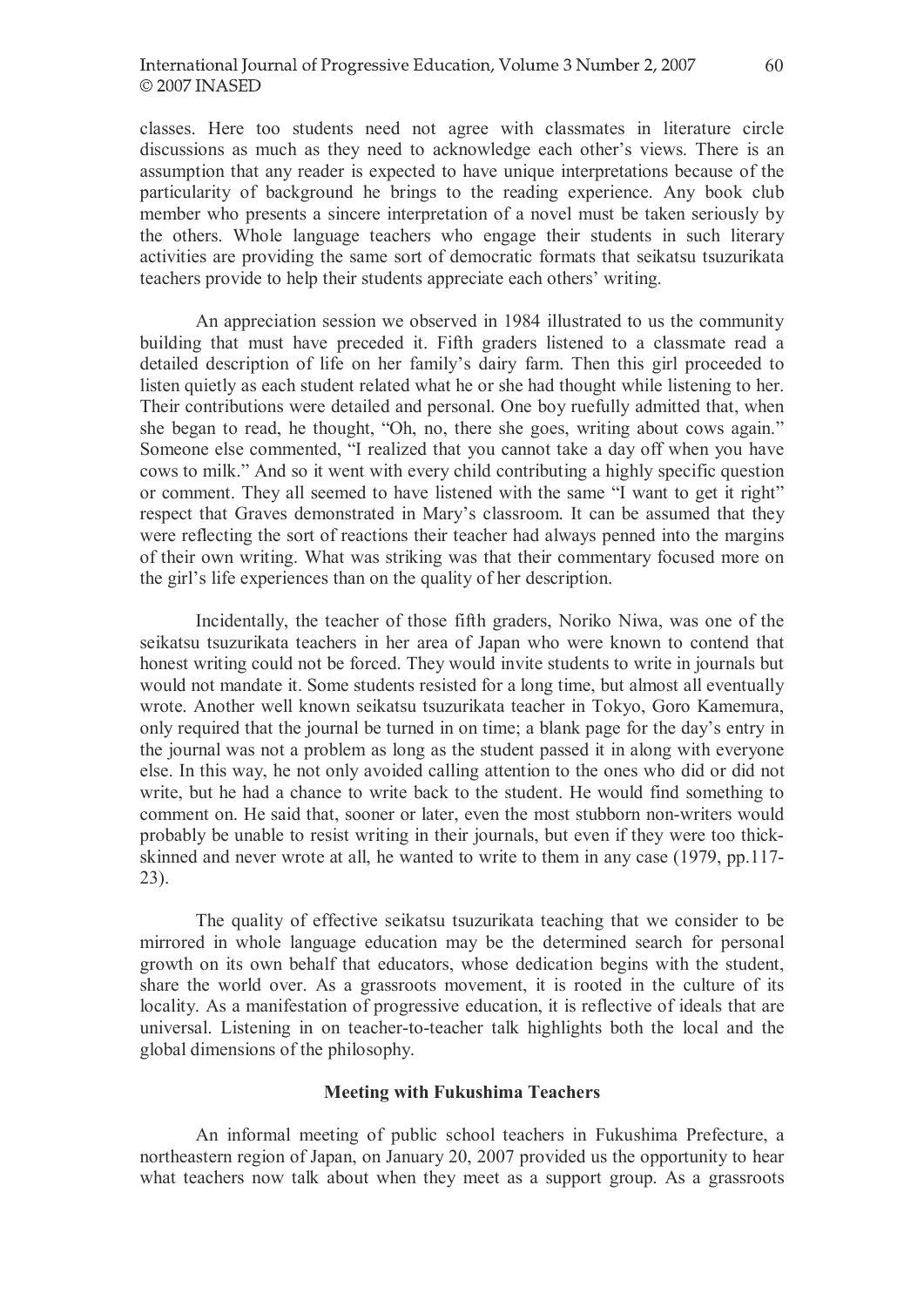movement that has never been anything but grassroots, seikatsu tsuzurikata continues to be energized only by teacher-to-teacher communication. So when Shukuko Sato invited us along with Prof. Yogo Shima to Fukushima City where eight teachers from the city and two from Kitakata in the same prefecture were willing to meet with us, we were grateful to make the ninety minute bullet train trip north from Tokyo. Sato, now retired, was a middle-school teacher and a primary organizer of the annual convention of the national organization that was held in Fukushima City in July of 2006. She was also one of the seikatsu tsuzurikata teachers who attended the Whole Language Umbrella convention in St. Louis, Missouri in 1990.

Prof. Shima chaired the informal discussion. Here is a translated version of what we consider the nub of each teacher's contribution to the discussion. Rather than a transcript, the italicized portions slightly indented are encapsulations of each person's extended part in a three hour dialogue. All but one were either middle-school language arts (MS-LA) teachers or elementary school (ES) teachers, three of them now retired. In our introductory remarks we indicated that they should share what they would normally discuss when they get together, but we also indicated that we would like to hear about their relationship to parents, administrators, other teachers and the general public.

Shuji Sato, MS-LA: Teachers here are relatively free to pursue seikatsu tsuzurikata; if there is administrative pressure against it, it is soft pressure and not an obvious impediment.

Fukushima Prefecture is known to be unusually supportive of seikatsu tsuzurikata. Teachers also cited examples of colleagues who, though they did not call themselves seikatsu tsuzurikata proponents, followed the same journal writing practices. This confirms our previous research finding that, although Nihon Sakubun no Kai has a small membership, the philosophy has had a substantial impact on writing education in Japan.

Shin'ichi Takahashi, MS-LA: I can cite the example of a college professor here who criticized seikatsu tsuzurikata saying that students' "writing from the heart" does not constitute good writing. Rather, he feels that it is the textual quality that makes writing successful. That is one of the types of criticism that we have to contend with, even in a place like Fukushima.

Michiko Fujita, MS-LA: Kids like to write and want to contribute to class journals, but one of my concerns is that students tend to write what they assume teachers expect, even sometimes telling lies in their writing. I want to shift that by letting them know I want to read what they sincerely want to express. What makes a difference to kids is who the reader will be. If they are going to write what they assume is expected of them, then the most important thing I can do is convey that my expectation is for them to sincerely express their own view of reality.

Kimie Tokue, ES: In my school genre writing has become the norm, with first and second graders writing primarily personal narratives. From third grade on expository writing is stressed, but most teachers continue to have children keep journals.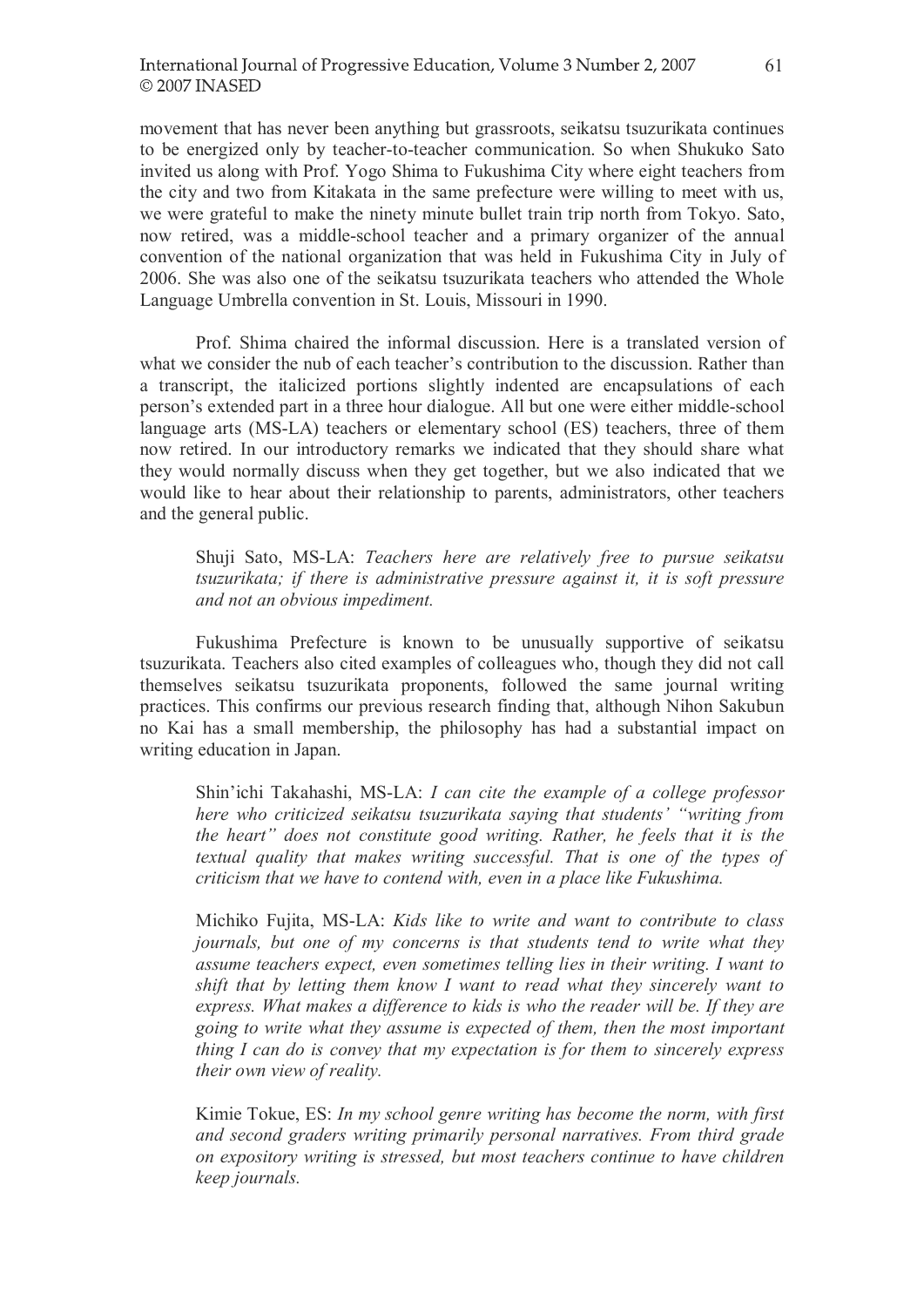Kumiko Kanno, ES: The time allotted for language arts has lessened, but many teachers in my school continue to have children write in journals because they feel they can make connections with students through writing back and forth with them.

Teruko Nikaido, ES: Many of my fellow teachers complain that children always write the same things, so they said that responding to their writing is boring. For seikatsu tsuzurikata teachers, though, we know that the 'akapen' (supportive responses described earlier in this article) makes all the difference. Parents get involved, too. Upon reading their child's writing and the teacher's responses, parents become aware of the impact of such writing on their children and that relieves any concerns they might have about children describing out-of-school experiences with honesty.

This last was in response to our question about parents' possible reservations about children describing their personal lives in journals.

Fumihiko Kikuta, MS-LA: I teach in a small village with only 140 middleschool students in all, so my classes are small, as few as nineteen students. You might think that in this rural area, students would not have feelings of alienation, but actually they do. We have a high percentage of students who simply refuse to come to school. Four never attend at all, and five others rarely come. I want all students to be able to overcome the sense of alienation many seem to have. What I find with journals is that kids really want the teacher to know them as an individual. If  $I$  don't return the journals at the end of the day that the students turned them in, they are disappointed, so I know that my response is important to them. Even if they said they didn't want to write, they look forward to my response.

Shukuko Sato, MS-LA: It is not surprising that you recognize a sense of alienation. Small villages in which the same families have maintained the same household in the village over a long period are not necessarily easy to live in. Most people know each other well, but that in itself can be a reason for a child growing up with a sense of alienation

Takuji Tadaki, MS-LA: I agree. In a small village, more than in a big city, the household is such a powerful unit that children can lose their sense of personal identity. It can be like living in virtual reality. To overcome that sense, it is important that students write honestly. When I have students for three years of middle-school, it takes the whole three years to get to that point with some students. For me, the day when a student writes in his journal how much he hates writing, I feel that such honesty is the beginning I have been looking for.

Seiya Fujita, MS-Social Studies: I want to have kids think, "We can change the world. We can change society.´ So in my social studies classes, I have students do investigatory reports, for example about war experiences people have had.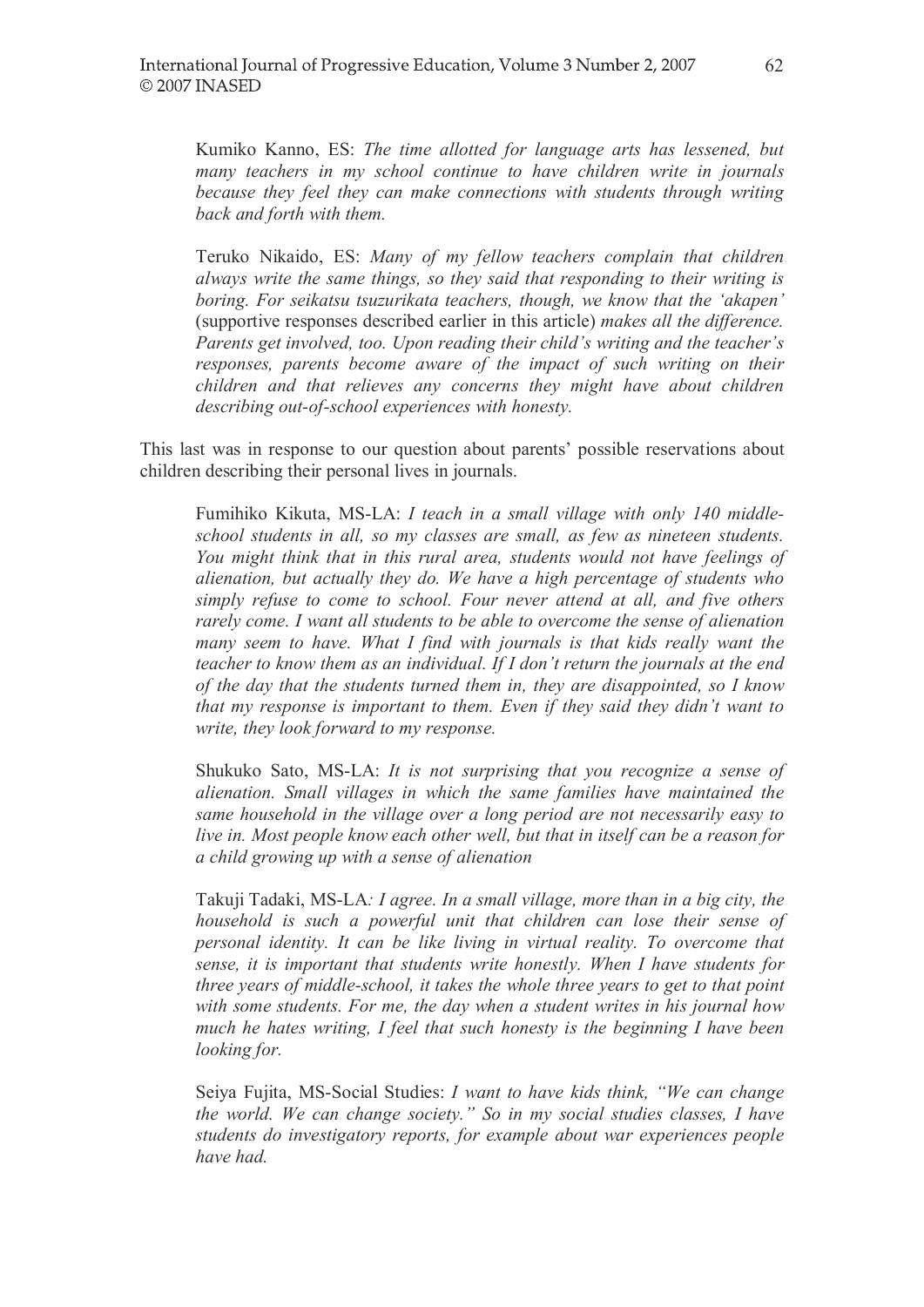Fumihiko Sato, MS-LA: Exactly. My goal is to produce students who wouldn't just pass by if things are strange or not acceptable. Through writing they develop in that way. They see themselves as responsible individuals.

Shukuko Sato, MS-LA: When (a person she was tutoring after she retired) showed me her writing, I realized that she had not had any training in writing the facts. I helped her to write by looking at facts and seeking to depict them without attempting to make any explanation. And I also showed her what I meant by sending her to see Michiko Fujita's class. After that observation, she said to me, "Oh, that's what 'byoosha' is." Byoosha means describing the scene as it is but without explanation; look at the facts until you recognize with certainty what you are observing and then write just what you are moved to express.

Teruko Nikaido, ES: I gave a questionnaire to fifty college students asking about their experience of writing education in public school. All of them indicated that they had never had a chance to write in such a way that they would feel: "I'm glad to have written that." Teachers should be aware that their students do really want to write no matter what they may say. I have met adults who describe their experiences as students in seikatsu tsuzurikata classes. Even years later they recall, "We were connected by writing."

Shukuko Sato, MS-LA: Yes, students look back and say, "When we were in middle-school, we could communicate with each other frankly. In our workplaces now, we don't dare to do that. So, when we have days off, we just go fishing.´

As the discussion began to wind down, several teachers passed to each other copies of some compositions their students had written. This fits the pattern at all the circle-group meetings we attended. What really matters is what the students want to express and how best to respond. As classroom teachers, it is classroom evidence that matters.

### A Seikatsu Tsuzurikata Teacher's View of Language Arts

Michiko Fujita, one of the teachers cited above, points out that today's language arts textbooks for Japanese middle-school students no longer contain personal experience compositions as models for students. In our 1984 research we heard from both seikatsu tsuzurikata proponents and one staunch opponent that one striking bit of evidence of the impact of seikatsu tsuzurikata on writing education as a whole was that a large number of model compositions used in textbooks were compositions by children in seikatsu tsuzurikata classrooms; they had come from seikatsu tsuzurikata anthologies. That is no longer the case.

For her part, Fujita incorporates seikatsu tsuzurikata by conveying expectations different from those implied in the textbooks. The textbook models lend themselves to communication with a reader without first laying the foundation of what Fujita considers the grounding of the self. So, following the textbook, a student might learn how to compose an organized letter, how to use a comic book format for a graphic report, or how to write a newspaper article. If there were a rubric to judge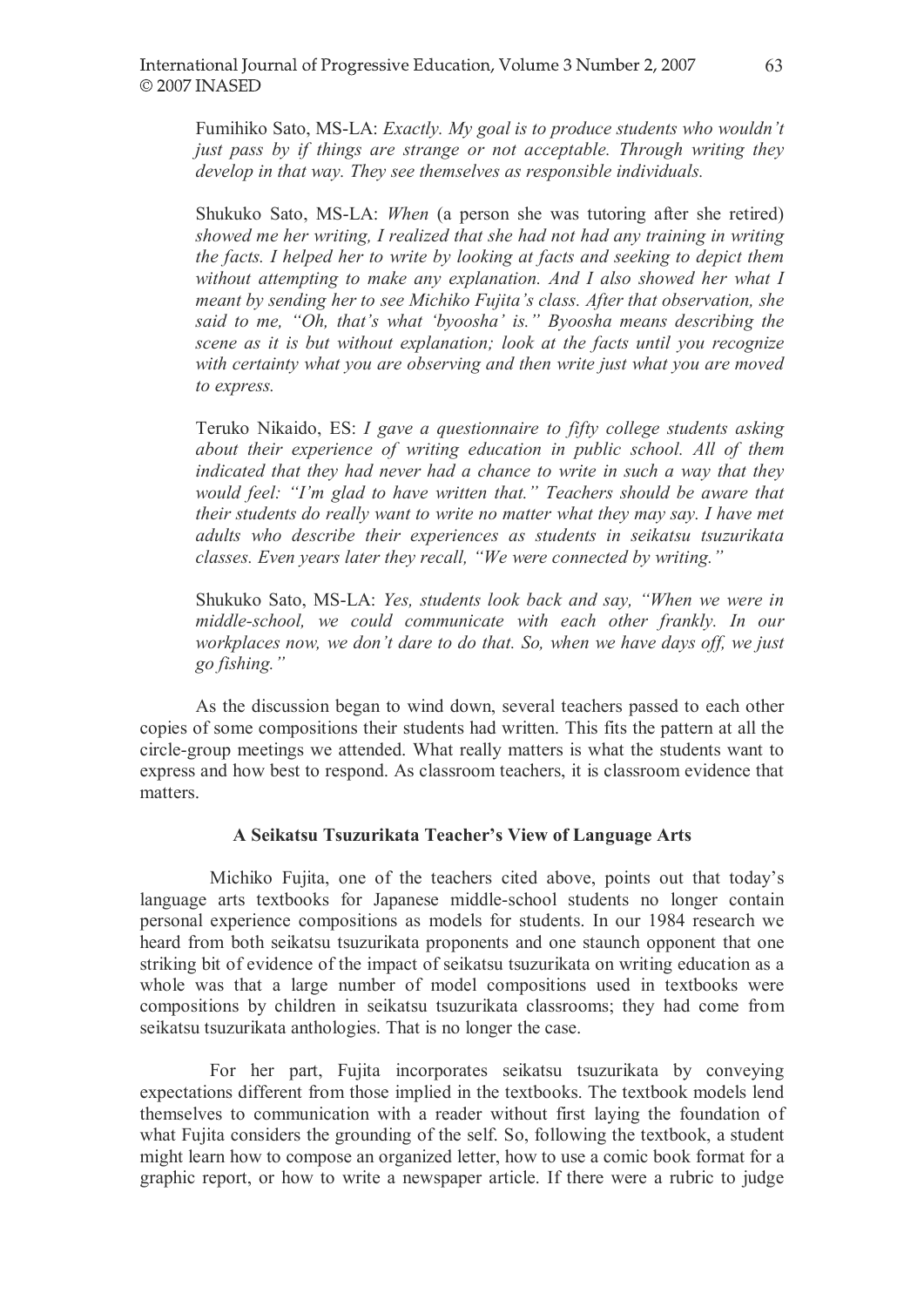such compositions, it would not include the qualities Fujita values such as selfmotivation and a sense of personal connection to the facts. Fujita says that, when a student finishes a piece, he should experience satisfaction at the way he was able to express himself sincerely.

The prescribed curriculum has slots at the end of each unit for students to write reflective pieces. Recognizing how easily many students churn out rather abstract but superficial writing once they get used to this assignment, Fujita substitutes her own expectations. At the beginning of the term, she assigns the "certain day, certain time" descriptive writing that enables writers to write concretely on the basis of specific personal experiences. At the end of each unit, she assigns similar writing based upon the "aha" moments the student recalls experiencing in the course of the unit. In this way she follows the curriculum she is required to teach and also the seikatsu tsuzurikata qualities in which she believes.

Another example from Fujita's class demonstrates a research model that reminds us of Kenneth Macrorie's "I-Search" papers (Macrorie, 1980). She reports the way that one boy's decision to use bamboo in making a visual display about a prehistoric period in Japan, and her question, "Did they have bamboo in Japan at that time?" led him on a quest similar to those Macrorie described. The resulting paper was a factual, chronological sequence of the investigations and discoveries he made, all described with the concreteness of "a certain day, a certain time." Fujita would not have read Macrorie's books, but it is interesting that she too has discovered the merits of such an approach to research.

#### Is Seikatsu Tsuzurikata Language Arts or Self-Actualization Guidance?

The history of that question might show how a grassroots movement develops theory even while being enmeshed in daily practice. Although the issue was already under discussion in the fifties, it heightened in the next decade. In the post-Sputnik paranoia that rocked education in the United States in the early nineteen-sixties, educators found themselves defending their pedagogy in terms of the space race. In Japan the same dynamics led the public to question "the scientific basis" for curricular policies, and seikatsu tsuzurikata teachers were under similar scrutiny, especially from other progressive teachers' associations specializing in disciplines other than language arts. Perhaps the need to show writing education as a "discipline" explains why five levels of abstraction defined principally under the leadership of a seikatsu tsuzurikata pioneer, Ichitaro Kokubun, were officially adopted in 1962 by Nihon Sakubun no Kai as being the appropriate developmental sequence in the seikatsu tsuzurikata writing curriculum -- over fierce objections from some members (as articulated in Murayama 1985). Here, at the risk of over-encapsulating a complex subject, are the basic categories. Step one begins with straightforward personal narrative of a single event. Step two allows an explanatory style of writing with an actual or implied time span that is longer than step one writing. Step three is a combining of steps one and two in order to achieve generalization with concrete examples. Steps four and five include research papers, formal exposition and fiction writing; however, with examination pressures taking precedence in middle- and high-school, where presumably those higher levels of abstraction would be achieved, they are not well developed in most language arts classes.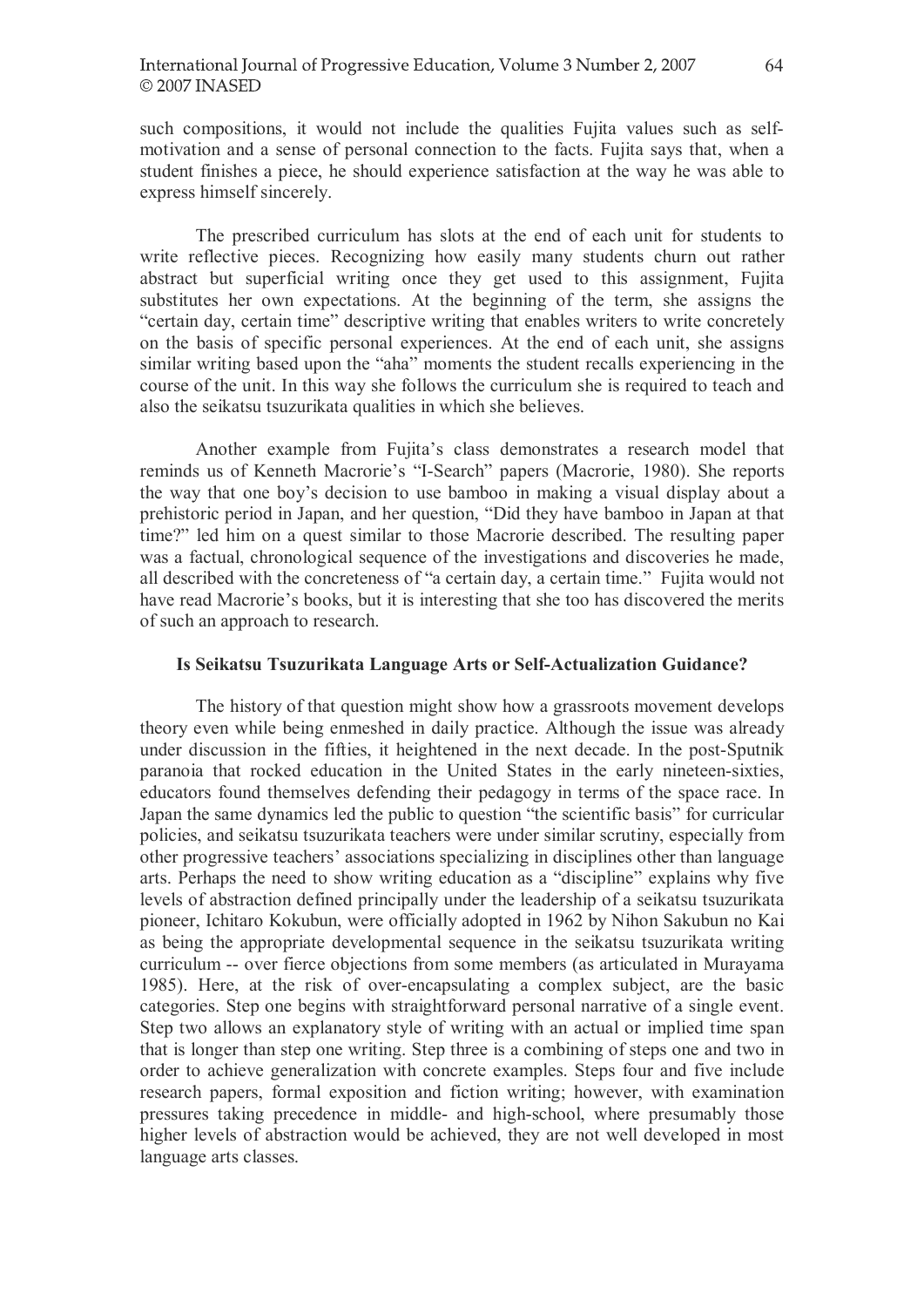It should be noted that the levels, or steps, are not taught to children. They are simply goals by which teachers make curricular decisions. While young children are encouraged to write straightforward description, teachers know that they will also naturally express themselves in steps two and three ways. Furthermore, it is assumed that writers avoid overgeneralization when they have a level one (straightforward) connection to factual reality, if only as some kind of prewriting. Those teachers who emphasize steps one to three and those teachers who consider any definition of steps to be antithetical to their self-actualization aims are often similarly successful as language arts teachers because, in either case, their students' compositions ring with voice.

While we do not have room in this paper to explore the language arts versus guidance issue fully, what is most important is that it is a topic; it shows the grappling that accompanies both classroom decisions and profession-wide dialogue. Grassroots teachers, who confront issues about practice every single day in the classroom, cannot always be theoretical purists. Still, the repercussions over the adoption of five steps split the organization badly in the subsequent years. By the time we did our research in 1984, however, reconciliation was beginning and has continued. People can still tell us which famous teacher adhered more to the language arts domain and which person or area was noted for emphasizing self-actualization. For our part we suspect that there is enough overlap to answer the questions, "Is it language arts?" and "Is it life guidance?" with the single answer, "Yes."

## Core Values of Progressive Education

The language arts versus life guidance issues described above have been controversial topics discussed in seikatsu tsuzurikata journal articles and at conventions, but in the classroom, advocates of one or the other emphasis differ very little. Similarly to whole language, teachers may disagree rather significantly about this or that practice, but their classrooms reflect fundamental values of the philosophy. Identifying these linking ideals enables us to avoid distracting battles over incidental differences.

Mary calls herself a whole language teacher but has not been involved in the so-called "reading wars" that are often cited as conflicts between whole language advocates and opponents. As an upper elementary-grades teacher, she has been less concerned with the place of phonics in reading instruction and more with how literature study empowers readers.

The essence of whole language that keeps her attention is on the level of teacher-student dynamics. Mary recognizes in whole language classrooms something she calls, "the democratic politics of a learning community" where the parameters of responsibility and investment are more mutually shared between teacher and learners than in traditional settings. When she sensed the same dynamics at work in seikatsu tsuzurikata classrooms, she realized that all the obvious differences between these and whole language classrooms would not prevent her from implementing some version of seikatsu tsuzurikata into her whole language classroom, which she did.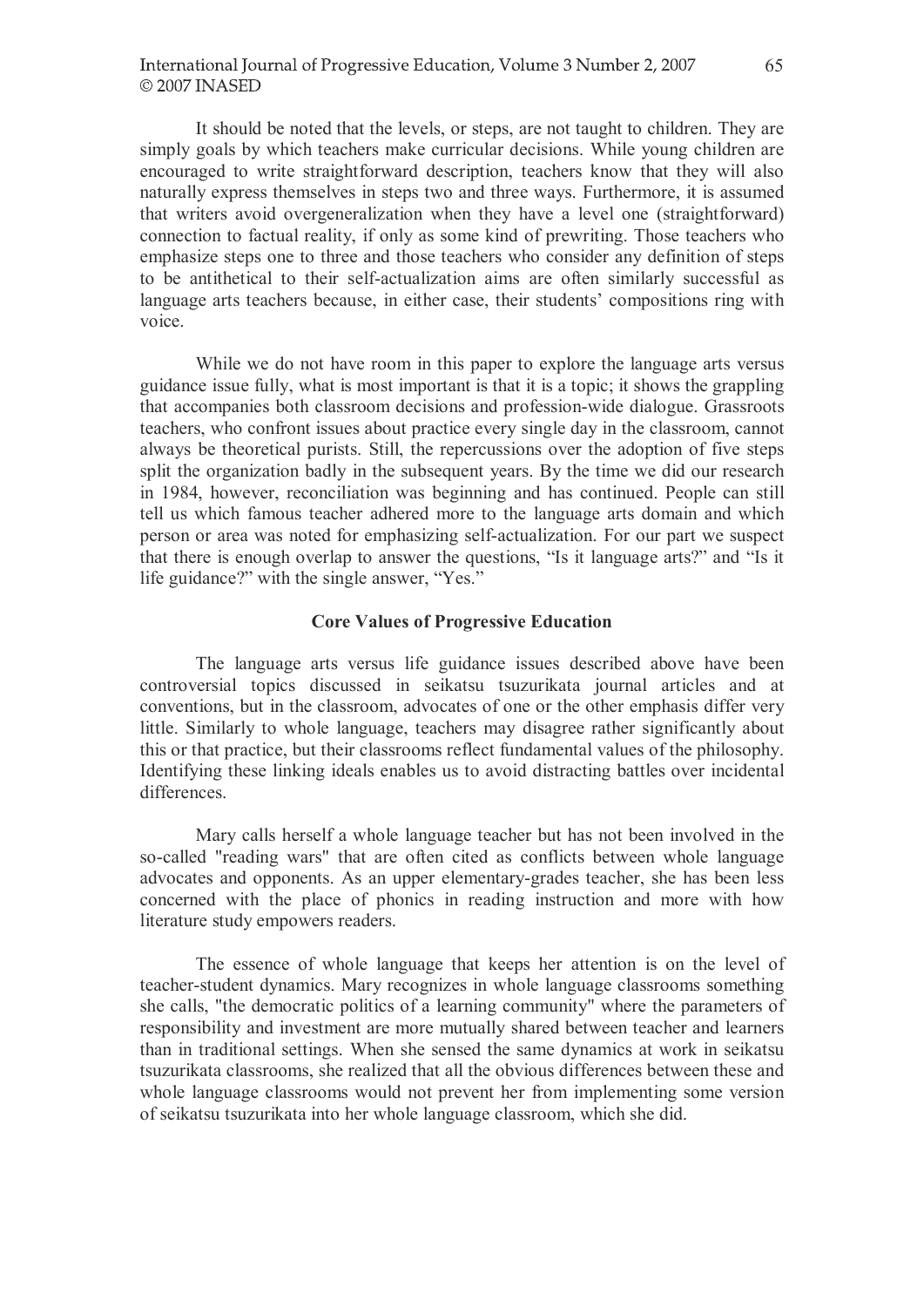### The Future

This article is being submitted by electronic mail, crossing the Pacific Ocean in an instant that anyone cramped in an airplane seat over the same ocean can only envy. It can be transmitted to readers at the same speed. While we were doing the research, a teacher friend, Keerthi Mukunda, in a school in India emailed us about a project she is doing with eight- and nine-year olds. It reminded us that whole language and seikatsu tsuzurikata are merely two of many manifestations of progressive education.

Keerthi's students visited the rural village near their school and after meeting the villagers they compiled questions and curiosities to investigate in future visit. She said she wanted them to raise their own questions, and she was initially surprised at how few of their curiosities involved the past. Back at her school, however, she showed them an Internet view of the area and suddenly they wanted to know things like, "Were those rivers always dry?" "Did people in the past live over there instead of over here?" "Did this area ever have more trees than it has now?" We use this illustration from a school that is neither whole language nor seikatsu tsuzurikata by identification to show that its teachers agonize over similar questions as those of teachers from both those movements. The school in India, Centre for Learning, is one of many alternative schools in various countries dedicated to the educational philosophy of J. Krishnamurti. On the homepage of our friend's school is this quote.

³Surely education has no meaning unless it helps you understand the vast expanse of life, with all its subtleties, its beauties, its sorrows, and its joys" ± J. Krishnamurti

In an increasingly electronic world where everything seems communicatively possible, grassroots teachers dedicated to progressive causes have to get to know each other. As whole language and its cousins exchange insights in ways that modern travel and communication make possible, we recognize more of what we value and stand ready to advocate in our own cultural contexts. We all stand together with teachers like those in Fukushima and "want to produce responsible individuals who, when things are unacceptable, won't just pass by." We know we each can speak in our nama no koe, raw voices, because we will understand.